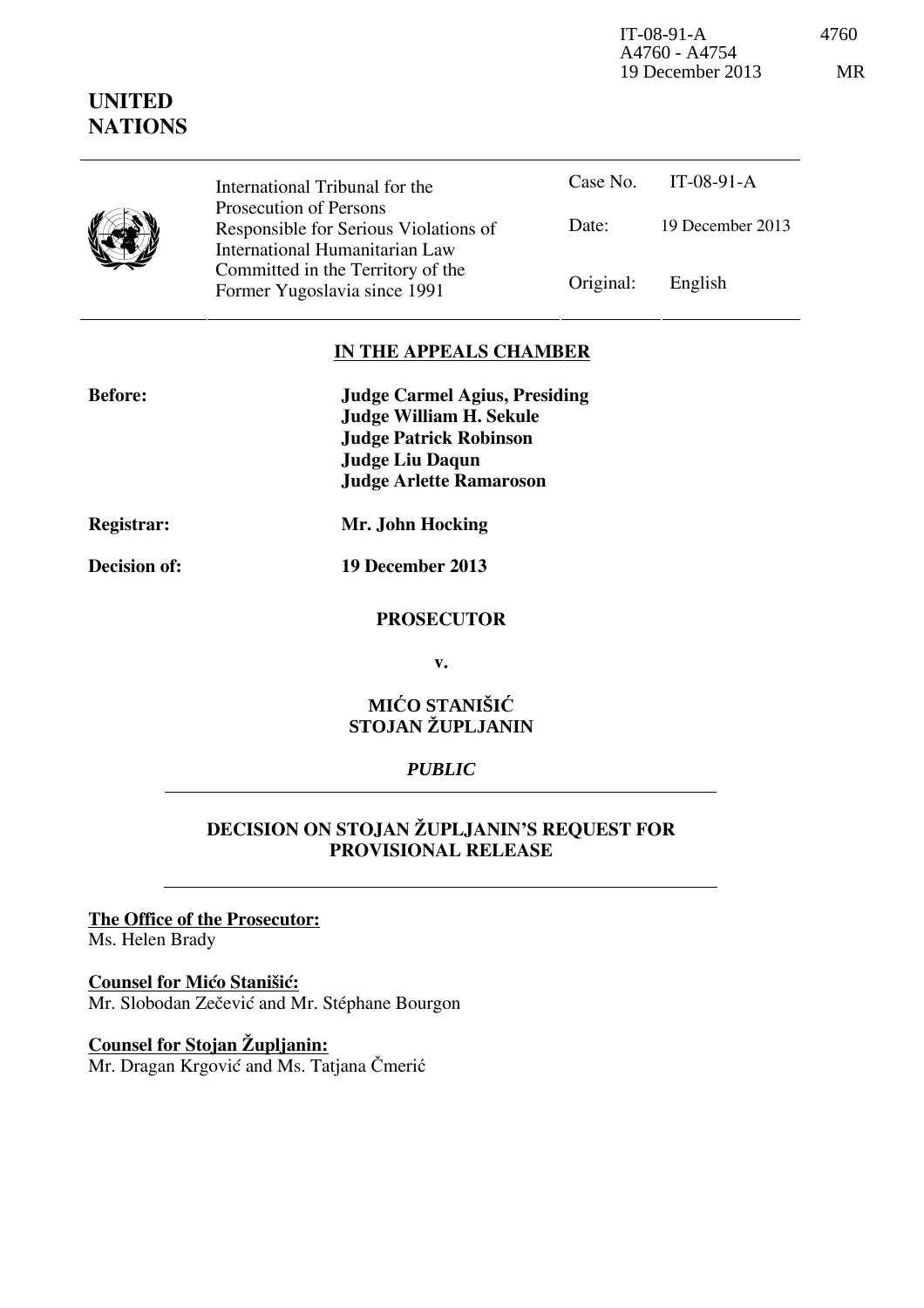1. The Appeals Chamber of the International Tribunal for the Prosecution of Persons Responsible for Serious Violations of International Humanitarian Law Committed in the Territory of the former Yugoslavia since 1991 ("Appeals Chamber" and "Tribunal", respectively) is seised of "Stojan [Ž]upljanin's Request for Provisional Release" filed by Stojan Župljanin ("Župljanin") on 22 October 2013 ("Motion"). In the Motion, Župljanin requests provisional release "pending resolution of his Motion to Vacate Trial Judgement" for a time period to be determined by the Appeals Chamber.<sup>1</sup>

#### **I. BACKGROUND**

2. On 27 March 2013, Trial Chamber II of the Tribunal issued the Trial Judgement in *Prosecutor v. Mićo Stanišić and Stojan Župljanin*, Case No. IT-08-91-T ("Trial Judgement"). It found Župljanin guilty of persecutions and extermination as crimes against humanity and murder and torture as violations of the laws or customs of war, and sentenced him to 22 years of imprisonment.<sup>2</sup>

3. Župljanin as well as Mićo Stanišić and the Office of the Prosecutor ("Prosecution") have appealed the Trial Judgement.<sup>3</sup>

4. On 23 October 2013, President Theodor Meron, Pre-Appeal Judge in this case, issued an "Order Assigning Motions [sic] to a Judge" withdrawing himself from considering the Motion and referring the Motion to the Acting President, Judge Carmel Agius, for appropriate action.<sup>4</sup>

5. On 25 October 2013, the Prosecution filed the "Prosecution Consolidated Response to Stanišić's Motions for Mistrial and Provisional Release, and Župljanin's Motions to Vacate Trial Judgement, for Recusal of Judge Liu and Provisional Release" ("Consolidated Response"), opposing the Motion.<sup>5</sup>

6. On 28 October 2013, Župljanin filed his Consolidated Reply.<sup>6</sup>

<sup>&</sup>lt;sup>1</sup> Motion, paras 1, 11, referring to Stojan [Ž]upljanin's Motion to Vacate Trial Judgement, 21 October 2013 ("Motion to Vacate Trial Judgement").

<sup>&</sup>lt;sup>2</sup> Trial Judgement, Vol. 2, para. 956.

<sup>3</sup> Notice of Appeal on Behalf of Stojan [Ž]upljanin, 13 May 2013, corrected on 22 August 2013 (*see* [Ž]upljanin's Submission of Corrected Notice of Appeal) and amended on 9 October 2013 (*see* [Ž]upljanin's Submission of Amended Notice of Appeal); Notice of Appeal on Behalf of Mićo Stanišić, 13 May 2013; Prosecution Notice of Appeal, 13 May 2013.

<sup>&</sup>lt;sup>4</sup> Order Assigning Motions [sic] to a Judge, 23 October 2013, p. 1.

<sup>5</sup> Consolidated Response, paras 3, 12-13, 17.

<sup>&</sup>lt;sup>6</sup> Stojan Župljanin's Reply to Prosecution's Response to Motions to Vacate Trial Judgement, Provisional Release and for Recusal of Judge Liu Daqun, 28 October 2013 ("Consolidated Reply").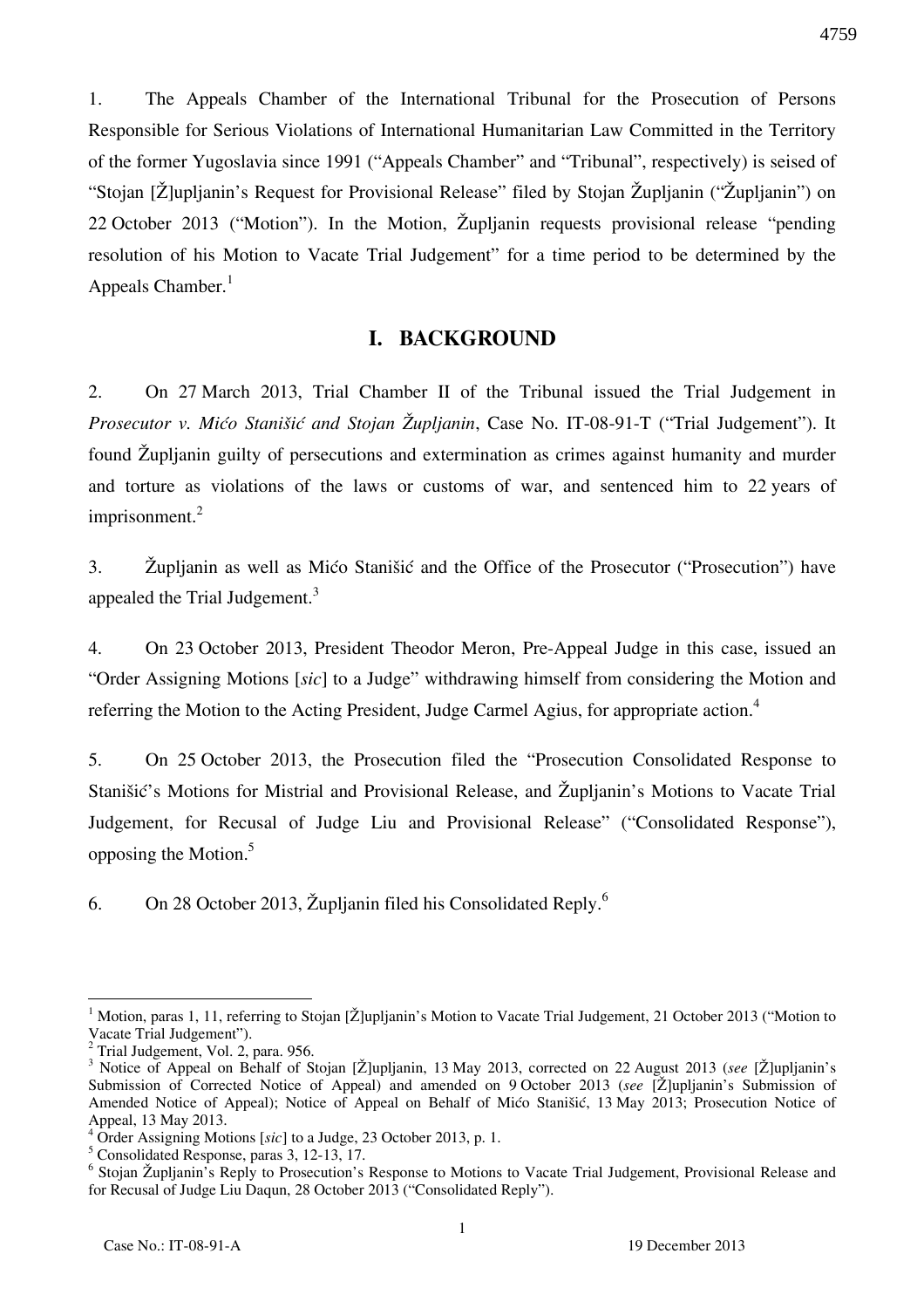7. On 25 November 2013, Župljanin filed a Guarantee from Republika Srpska ensuring the compliance with all orders by the Tribunal, should Župljanin be provisionally released to the territory of Republika Srpska.<sup>7</sup>

8. On 27 November 2013, the Kingdom of the Netherlands, in its capacity of host state, informed the Tribunal that it did not have any objections to  $\check{Z}$ upljanin's provisional release.<sup>8</sup>

9. On 28 November 2013, Judge Carmel Agius, Acting President, issued an order assigning Judge William H. Sekule to replace President Theodor Meron on the Bench for the purposes of considering the Motion.<sup>9</sup>

#### **II. SUBMISSIONS**

10. Župljanin requests provisional release in Banja Luka, Republika Srpska in Bosnia and Herzegovina "pending resolution of his Motion to Vacate Trial Judgement" for a period to be determined by the Appeals Chamber.<sup>10</sup> Župlianin argues that "<sup>†</sup>a] strong basis has arisen to believe that the Trial Judgement against Mr  $[\check{Z}]$ upljanin must be vacated" and that in these circumstances, "[h] is continued detention would constitute an ongoing violation of his rights to be tried without undue delay and the presumption of innocence". $^{11}$ 

11. Župljanin argues that: (i) the "likely invalidity" of his conviction is a special circumstance warranting immediate provisional release;<sup>12</sup> (ii) if released, he will return to the custody of the Tribunal on any terms as may be deemed appropriate and comply with any condition as may be required;<sup>13</sup> and (iii) he will pose no danger to any victim, witness, or other person.<sup>14</sup>

12. Concerning the evaluation of the flight risk, Župljanin submits that he "did not surrender immediately upon the issuance of the Indictment against him and his one and only request for provisional release during the pre-trial stage was denied".<sup>15</sup> He however contends that the evaluation of the flight risk can change over time given a variety of factors.<sup>16</sup>

<sup>&</sup>lt;sup>7</sup> Notice of Filing Republika Srpska Guarantee for Stojan [Ž]upljanin, Annex A, Conclusion and Guarantee of the Republika Srpska Government, 25 November 2013 ("Guarantee from Republika Srpska").

<sup>&</sup>lt;sup>8</sup> Correspondence from the Head of the Host Nation Division for the Minister of Foreign Affairs, 21 November 2013 (confidential) filed on 27 November 2013.

<sup>9</sup> Order Replacing a Judge in Respect of a Motion Before the Appeals Chamber, 28 November 2013.

 $10$  Motion, paras 1, 11.

 $11$  Motion, para. 1.

<sup>&</sup>lt;sup>12</sup> Motion, paras 4-5.

<sup>&</sup>lt;sup>13</sup> Motion, paras 6-9.

<sup>&</sup>lt;sup>14</sup> Motion, para. 10.

<sup>&</sup>lt;sup>15</sup> Motion, para. 6.

<sup>&</sup>lt;sup>16</sup> Motion, para. 6.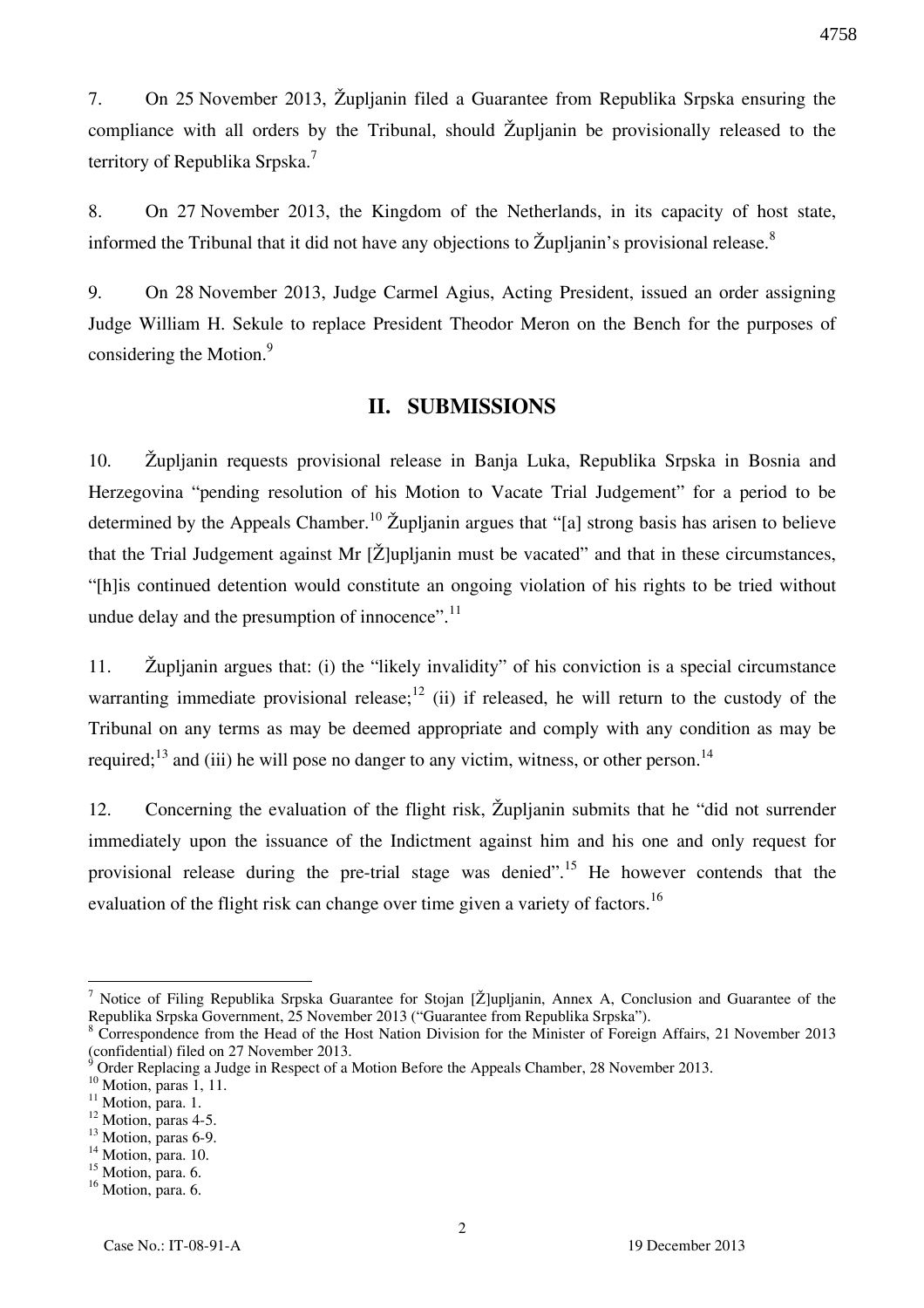13. He further submits that: (i) "[t]he period of detention served provides an incentive for Mr  $[\check{Z}]$ upljanin to face the charges including any sentence that may ultimately be imposed";<sup>17</sup> (ii) guarantees from Republika Srpska will ensure that Župljanin complies with any measure or order required by the Appeals Chamber;<sup>18</sup> and (iii) "[i]t is only fair and equitable that the Tribunal, having detained Mr  $[\check{Z}]$ upljanin for  $[\text{five and a half years}]$  for a defective proceeding, should demonstrate leniency in assessing respect of his provisional liberty".<sup>19</sup>

14. The Prosecution responds that the Motion is based on the alleged merits of Župljanin's Motion to Vacate Trial Judgement, which according to the Prosecution is "procedurally flawed",<sup>20</sup> and should therefore be denied. $21$ 

15. The Prosecution further submits that the jurisprudence is clear that a request for provisional release is not the appropriate forum to argue the substance of an appeal and that thus the merits of the case cannot amount to factors that could be taken into account in determining whether provisional release should be granted.<sup>22</sup> It argues that the Motion should be denied because Župljanin relies solely on the merits of his proposed new ground of appeal when arguing that there are special circumstances justifying his provisional release. $^{23}$ 

16. In his Consolidated Reply, Župljanin submits that the Appeals Chamber has the authority to render interlocutory decisions on provisional release<sup>24</sup> and that "[n]o incompatibility arises from pursuing the so-called 'normal appellate process' while at the same time bringing motions for provisional release".<sup>25</sup>

### **III. APPLICABLE LAW**

17. Rule 65(I) of the Rules provides that the Appeals Chamber may grant provisional release to convicted persons pending an appeal if it is satisfied that:

 $17$  Motion, para. 7.

<sup>18</sup> Motion, para. 8. *See* Guarantee from Republika Srpska.

<sup>&</sup>lt;sup>19</sup> Motion, para. 9.

<sup>&</sup>lt;sup>20</sup> Consolidated Response, paras 3, 12. Specifically, the Prosecution argues that the proper procedure for challenging a trial judge's impartiality after a trial has ended is through the grounds of appeal and not by requesting, during the appeal phase, to vacate the trial judgement. *See ibid.,* paras 5-11.

<sup>&</sup>lt;sup>1</sup> Consolidated Response, paras 3, 12.

<sup>22</sup> Consolidated Response, paras 3, 13, *referring to Théoneste Bagosora et al. v. The Prosecutor*, Case No. ICTR-98-41- A, Decision on Aloys Ntabakuze's Motions for Provisional Release and Leave to File *Corrigendum*, 2 September 2009, para. 22; *Prosecutor v. Stanislav Gali}*, Case No. IT-98-29-A, Decision on Second Defence Request for Provisional Release of Stanislav Gali}, 31 October 2005, para. 16; *Prosecutor v. Dario Kordić & Mario Čerkez*, Case No. IT-95-14/2-A, Decision on Mario Čerkez's Request for Provisional Release, 12 December 2003, para. 8. <sup>23</sup> Consolidated Response, paras 3, 13.

<sup>&</sup>lt;sup>24</sup> Consolidated Reply, para. 4.

<sup>&</sup>lt;sup>25</sup> Consolidated Reply, para. 6.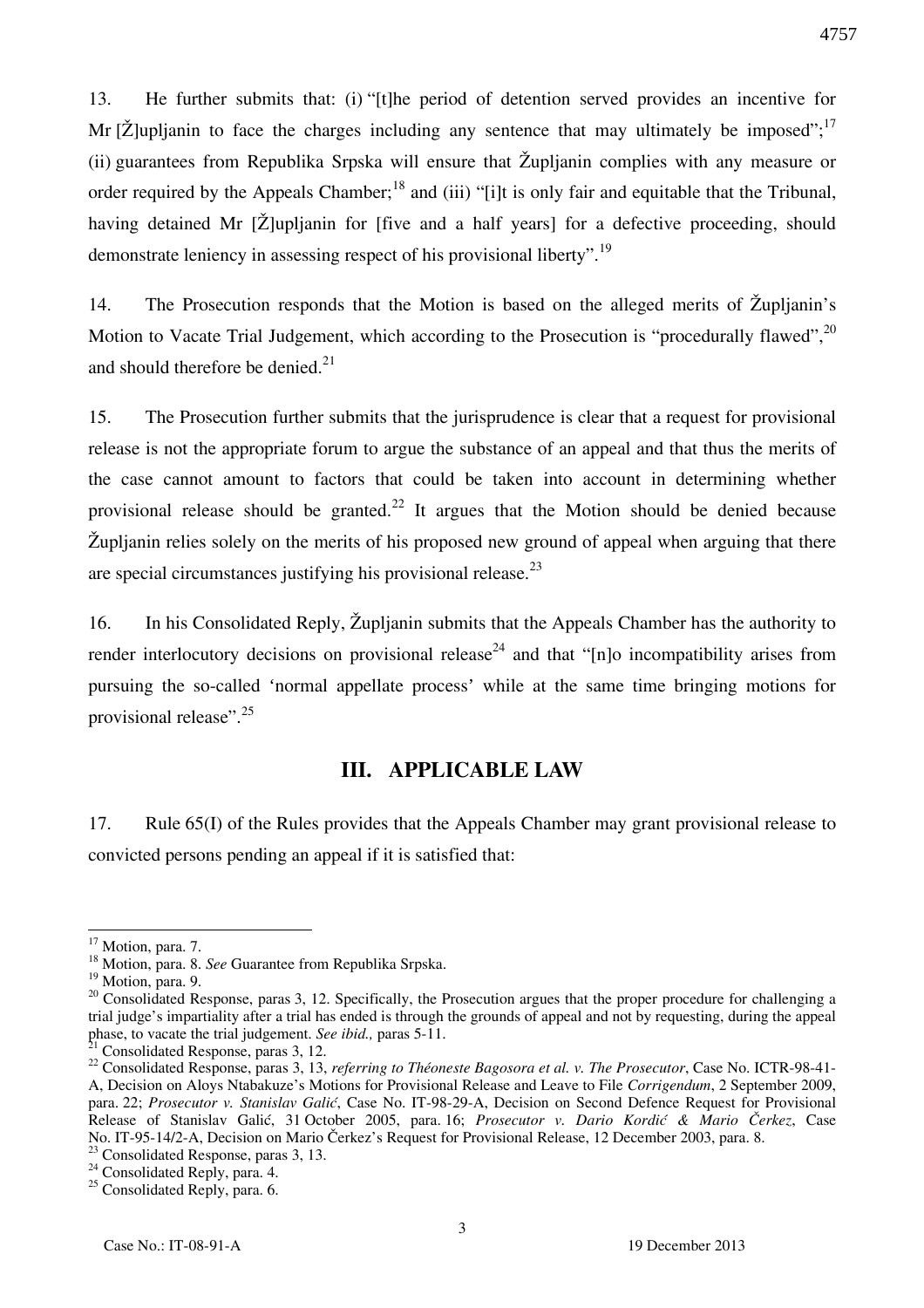- (i) the appellant, if released, will either appear at the hearing of the appeal or will surrender into detention at the conclusion of the fixed period, as the case may be;
- (ii) the appellant, if released, will not pose a danger to any victim, witness or other person, and
- (iii) special circumstances exist warranting such release.

18. These requirements must be "considered cumulatively" and "the discretionary assessment of whether they have been met is made on a case-by-case basis".<sup>26</sup> The Appeals Chamber further recalls that "whether an applicant satisfies these requirements is to be determined on a balance of probabilities, and the fact that an individual has already been sentenced is a matter to be taken into account by the Appeals Chamber when balancing the probabilities".<sup>27</sup>

### **IV. DISCUSSION**

19. The Appeals Chamber recalls that Rule 65(I)(iii) of the Rules imposes an additional prerequisite for provisional release at the post-trial stage, specifically, the requirement that "special circumstances exist warranting such release".<sup>28</sup> The jurisprudence provides that "special circumstances related to humane and compassionate considerations exist where there is an acute justification, such as the applicant's medical need or a memorial service for a close family member".<sup>29</sup> The Appeals Chamber has further found that other exceptional factors may amount to special circumstances within the meaning of Rule  $65(I)(iii)$  of the Rules.<sup>30</sup>

20. The Appeals Chamber is of the view that the fact that Župljanin has filed the Motion to Vacate Trial Judgement, which is currently pending before the Appeals Chamber and which may or may not be successful, does not, in any way, amount to special circumstances as required under

<sup>26</sup> *Prosecutor v. Vujadin Popović et al*., Case No. IT-05-88-A, Decision on Vujadin Popović's Urgent Motion for Custodial Release on Compassionate Grounds, 30 January 2013, p. 3; *Prosecutor v. Momčilo Perišić*, Case No. IT-04- 81-A, Decision on Momčilo Perišić's Motion for Provisional Release, 10 July 2012 (confidential) ("*Perišić* Decision of 10 July 2012"), para. 5; *Prosecutor v. Vujadin Popović et al*., Case No. IT-05-88-A, Decision on Vinko Pandurević's Urgent Motion for Provisional Release on Compassionate Grounds, 11 January 2012 ("*Pandurević* Decision of 11 January 2012"), para. 5.

<sup>27</sup> *Perišić* Decision of 10 July 2012, para. 5; *Pandurević* Decision of 11 January 2012, para. 5; *Prosecutor v. Nikola Šainović et al*., Case No. IT-05-87-A, Decision on Vladimir Lazarević's Motion for Temporary Provisional Release on Compassionate Grounds, 17 May 2010 (public redacted version), para. 7.

<sup>28</sup> *Pandurević* Decision of 11 January 2012, para. 10; *Prosecutor v. Vujadin Popović et al*. IT-05-88-A, Decision on Vinko Pandurević's Urgent Motion for Provisional Release on Compassionate Grounds, 22 February 2011 (confidential) ("*Pandurević* Decision of 22 February 2011"), para. 9.

<sup>29</sup> *Pandurević* Decision of 11 January 2012, para. 10; *Pandurević* Decision of 22 February 2011, para. 9; *Prosecutor v. Nikola [ainović et al.,* Case No. IT-05-87-A, Public Redacted Version of the "Decision on Vladimir Lazarević's Second Motion for Temporary Provisional Release on the Grounds of Compassion" Issued on 21 May 2009, 22 May 2009, para. 9.

<sup>&</sup>lt;sup>30</sup> See Prosecutor v. Mile Mrkšić and Veselin Šljivančanin, Case No. IT-95-13/1-A, Decision on the Motion of Veselin [ljivančanin for Provisional Release, 11 December 2007, p. 3; *Prosecutor v. Enver Hadžihasanovi} and Amir Kubura*, Case No. IT-01-47-A, Decision on Motion on Behalf of Enver Hadžihasanović for Provisional Release, 20 June 2007, para. 13; *Prosecutor v. Miroslav Kvočka et al*., Case No. IT-98-30/1-A, Decision on the Request for Provisional Release of Miroslav Kvočka, 17 December 2003, p. 3.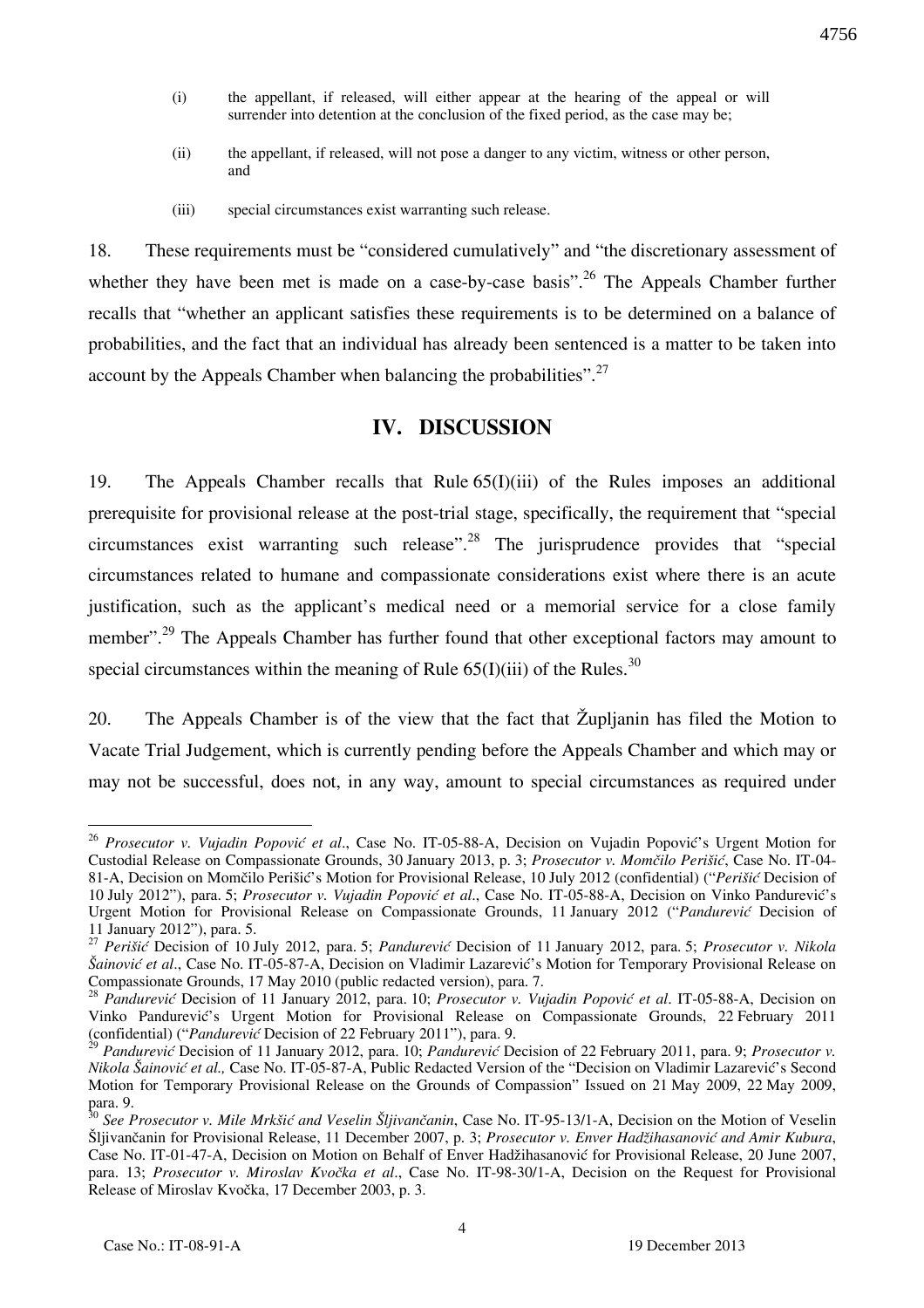Rule 65(I)(iii) of the Rules. Special circumstances cannot be established by the mere fact that Župljanin repeats the same arguments which he has also submitted as a basis for his request to amend his notice of appeal<sup>31</sup> as well as the subsequent Motion to Vacate Trial Judgement.<sup>32</sup> Applying the rationale behind Župljanin's submissions would lead to provisionally release any appellant who raises an issue of the alleged "likely invalidity" of his or her conviction.<sup>33</sup> The Appeals Chamber notes, without prejudice to the adjudication of the Motion to Vacate Trial Judgement, that Župljanin has been tried, found guilty, and sentenced to 22 years' imprisonment.<sup>34</sup>

21. Moreover, any issue relating to Župljanin's right to a fair trial raised in the Motion to Vacate Trial Judgement will be addressed in the decision adjudicating that motion. The Appeals Chamber finds that repeating these concerns in the present motion does not constitute special circumstances as required under Rule 65(I)(iii) of the Rules.

22. As the requirements under Rule 65(I) of the Rules are cumulative, the Appeals Chamber need not determine further whether the requirements of Rules  $65(I)(i)$  or  $65(I)(ii)$  are met in the case at hand.

 $31$  [Ž]upljanin's Second Request to Amend his Notice of Appeal and Supplement his Appeal Brief, 9 September 2013, para. 1.

 $2^2$  Motion to Vacate Trial Judgement, para. 26.

<sup>33</sup> Motion, paras 4-5

<sup>&</sup>lt;sup>34</sup> Trial Judgement, Vol. 2, para. 956.